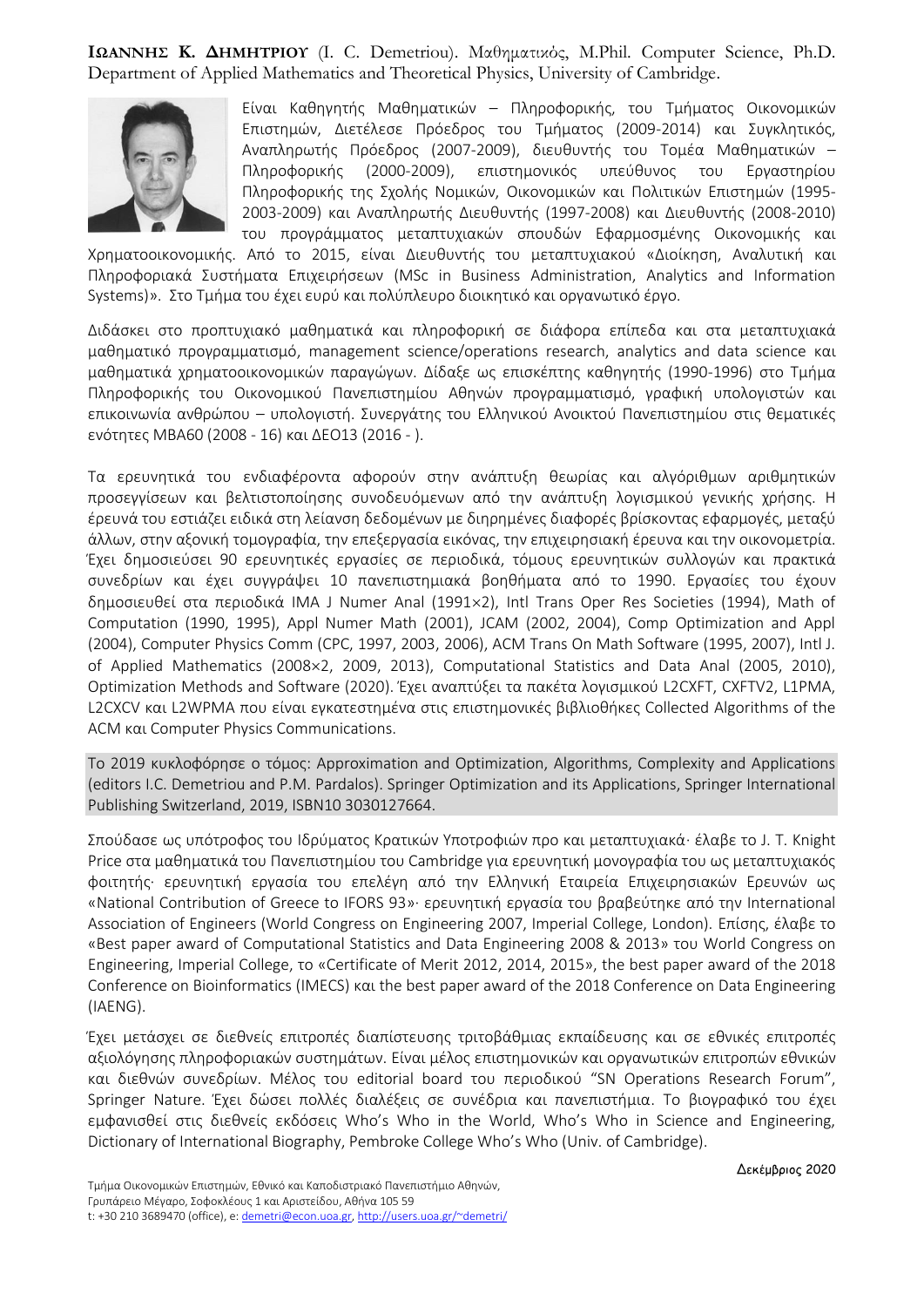## **Resume Summary of**

#### IOANNIS C. DEMETRIOU

Degree in Mathematics, M.Phil. Computer Science, Ph.D. from the Department of Applied Mathematics and Theoretical Physics, University of Cambridge; he has studied as a grantee of the State Scholarship Foundation of Greece. Life member of Pembroke College Cambridge.

Professor of Mathematics and Informatics, Department of Economics at the National and Kapodistrian University of Athens; he headed this department, where he developed IT laboratories, organized programmes of studies, improved infrastructure, supported the development of teaching and research staff and established new faculty premises. Currently, Director of the MSc course in Business Administration, Analytics and Information Systems.

He has an extended repertoire of undergraduate, graduate and doctoral level courses in applied mathematics, information systems, computing, operational research and management science, data analytics and machine learning. He has taught computer graphics and human computer interaction at the Athens University of Economics and Business, and also taught quantitative methods at the MBA and DEO programmes of Hellenic Open University.

In his research, he develops theory and algorithms for numerical approximation and optimization calculations accompanied by software development for general use, which focus on data smoothing by sign changes in the divided differences and its applications to science, engineering, medicine and economics. He has identified procedures that solve routinely some challenging combinatorial optimization problems. He has published over 90 research papers in scientific journals, conference proceedings and volumes. He has developed Fortran software packages that are accessible to the public through the scientific library systems of the ACM Transactions on Mathematics Software and Computer Physics Communications. As a program developer, he worked on the IBM 3082 and CDC Cyber mainframes, the Sun SPARC Unix workstation, the Tesla K20 GPU processor, and on most desktop-like computers.

University evaluator, member of scientific and organizing committees of international conferences, member of the editorial board of the journal "SN Operations Research Forum", Springer Nature, 2019.

Honours received include the J.T. Knight Price of University of Cambridge and awards for some of his research papers, the most recent ones being the best paper awards of the 2018 Conference on Bioinformatics (IMECS, Hong-Kong), and 2018 Conference on Computational Statistics and Data Engineering (WCE, London).

Recent:

o *Approximations and Optimization: Algorithms, Complexity and Applications* (editors I.C. Demetriou and P.M. Pardalos). Springer Optimization and its Applications, Springer International Publishing Switzerland, 2019, 237 pp., ISBN10 3030127664

(From: Springer Nature [<springernature@newsletter.springernature.com>](mailto:springernature@newsletter.springernature.com), 27 November 2020: To: [demetri@econ.uoa.gr.](mailto:demetri@econ.uoa.gr) Subject: Well done – Your book is helping solve global challenges. We are delighted to inform you that your book *Approximation and Optimization, Algorithms, Complexity and Applications* is among the top used publications on SpringerLink that concern one or more of the United Nations Sustainable Development Goals).

- o Separation theorems for the extrema of best piecewise monotonic approximations to successive data, *Optimization Methods and Software*, pp. 439-459, Vol. 35, Issue 3, 2020, pp. 439-459. DOI: 10.1080/10556788.2019.1613653 (Reviewer: `The topic studied in the paper is very important from the practical point of view'. Associate Editor: `The results presented are interesting and concern a fundamental application in scientific computing.')
- o A O(n) algorithm for the discrete best L4 monotonic approximation to univariate data, *Econometrics and Statistics* (ECOSTA), 2020, 16 pp. DOI information: 10.1016/j.ecosta. 2020.04.002
- o A binary search algorithm for univariate data approximation and estimation of extrema by piecewise monotonic constraints, 40 pp., *Journal of Global Optimization*, to appear.

[ioannis.demetriou,](mailto:ioannis.demetriou@econ.uoa.gr) December 2020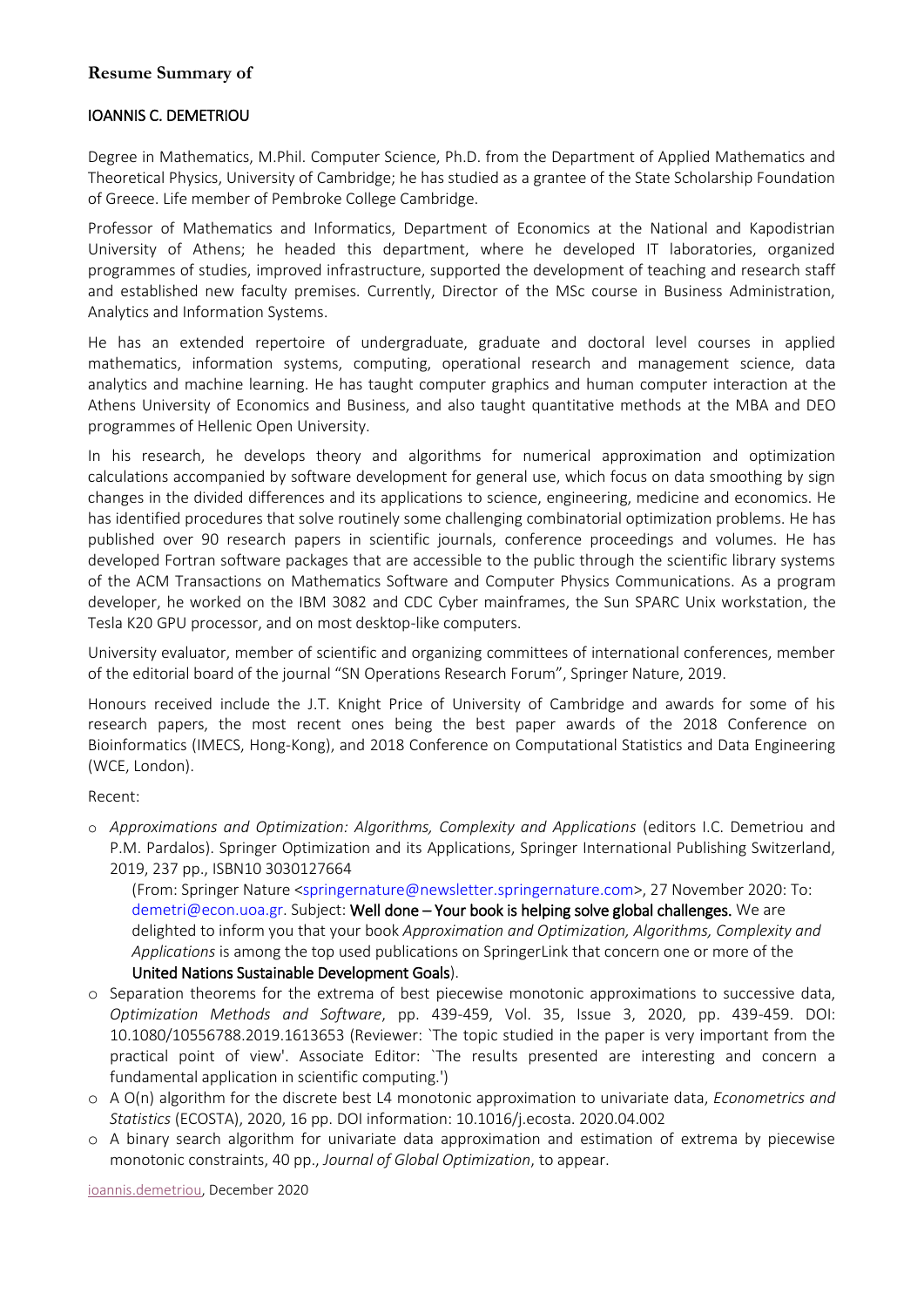# I.C. Demetriou's Publications

- [1] Generalized Preconditioned Strategies, M.Phil. Thesis 1980, Department of Computer Studies, University of Technology, Loughborough, U.K., 145 pp.
- [2] (With D.J. Evans) The preconditioning by direct factorization method for solving selfadjoint partial differential equations. In: Preconditioning. Analysis and Applications, Volume 1 (D.J. Evans, ed.), Gordon and Breach Sci. Pub., 1983, pp. 356–378.
- [3] Piecewise monotonic methods for data smoothing. Research essay 1983, Pembroke College, Department of Applied MAthematics and Theoretical Physics, Cambridge University, U.K., 70 pp, awarded with "J.T. Knight Prize of Mathematics 1983, Cambridge University".
- [4] (With D.J. Evans) The preconditioned variational methods for solving large linear systems. Mathematics and Computers in Simulation, 27 (1985), pp. 365–372. Also: Adaptive preconditioned variational methods for solving self-adjoint partial differential equations. International J. Computer Math., 2003, vol. 80 (5), pp. 615–627 (Taylor & Francis Group).
- [5] Data smoothing by piecewise monotonic divided differences. Ph.D. Dissertation 1985, Department of Applied Mathematics and Theoretical Physics (DAMTP), University of Cambridge, U.K., 281 pp.
- [6] (With D.J. Evans) The preconditioned conjugate gradient method for solving elliptic difference equations. In: Numerical Approximation of Partial Differential Equations (E.L. Ortiz, ed.), Elsevier Sci. Pub. North-Holland, 1987, pp. 205–217.
- [7] A characterization theorem for the discrete best monotonic approximation problem. Mathematics of Computation, 55 (1990), pp. 191–195.
- [8] (With M.J.D. Powell) Least squares smoothing of univariate data to achieve piecewise monotonicity. Institute of Mathematics and its Applications Journal of Numerical Analysis (IMA J. Numer. Anal.), 11 (1991), pp. 411–432.
- [9] (With M.J.D. Powell) The minimum sum of squares change to univariate data that gives convexity. Institute of Mathematics and its Applications Journal of Numerical Analysis (IMA J. Numer. Anal.), 11 (1991), pp. 433–448.
- [10] A dual algorithm with multiple constraint additions for strictly convex quadratic programming. In: HERMIS 92, Proceedings of the 1st Conference on Informatics and Mathematics (E.A. Lipitakis, ed.), Athens, Greece, September 1992, Hellenic Mathematical Society Pub., pp. 55–62. Also in: Advances on Computer Mathematics and its Applications (E.A. Lipitakis, ed.), World Scientific 1993, pp. 22–29.
- [11] (With E.A. Lipitakis) On a stable Quadratic Programming Algorithm for l2 data approximation by non-negative divided differences. In: HERMIS 92, Proceedings of the 1st Conference on Informatics and Mathematics (E.A. Lipitakis, ed.), Athens, Greece, September 1992, Hellenic Mathematical Society Pub., pp. 45–53. Also in: Advances on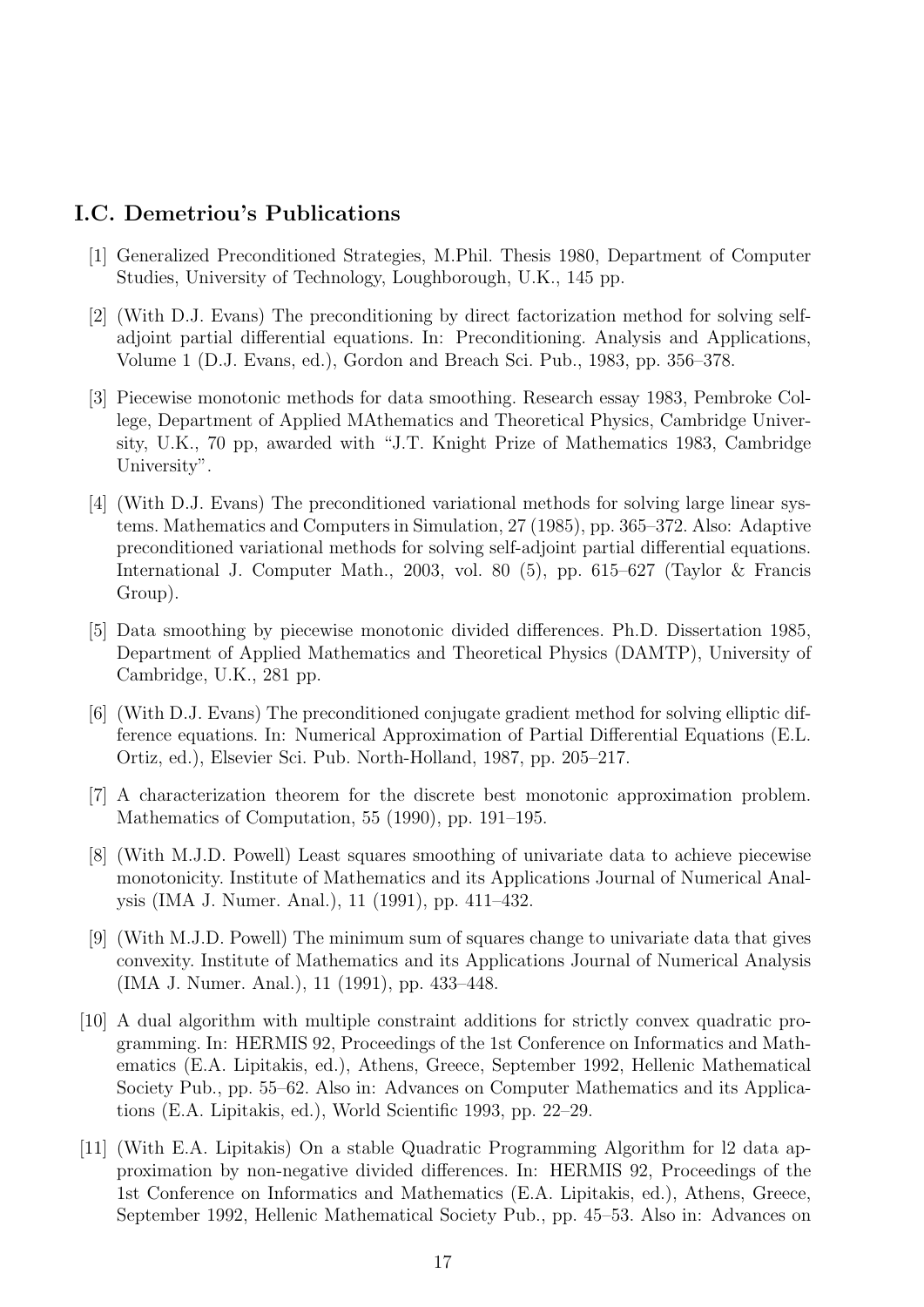Computer Mathematics and its Applications (E.A. Lipitakis, ed.), World Scientific, 1993, pp. 340–348.

- [12] Optimization: Algorithms and Software Libraries. Mathematical Review, Hellenic Mathematical Society, 38 (1993), pp. 14–29.
- [13] Nonparametric regression by nonnegative divided differences. In: Proceedings of the 6th Hellenic Conference on Statistics, Thessaloniki, Greek Statistical Institute, June 1993, pp. 32–39.
- [14] Best L1 Piecewise Monotonic Data Modelling (Awarded by Greek Operational Research Society as the National Contribution of Greece to IFORS 93-International Federation of OR Societies) International Transactions in Operational Research, Vol. 1, No 1, January 1994, pp. 85–94 (invited by the Guest Editor Professor Rolfe Tomlinson).
- [15] A characterization theorem of the best piecewise monotonic data approximation by a strictly convex metric . Proceedings of the 7th Hellenic Conference on Statistics, Nicosia, Cyprus, Greek Statistical Institute, June 1994, pp. 31–38.
- [16] (With E.A. Lipitakis) On a stable Quadratic Programming Algorithm for l2 data approximation by non-negative divided differences. In: HERMIS 94, Volume 2, Proceedings of the 2nd Conference on Informatics and Mathematics (E.A. Lipitakis, ed.), Athens, Greece, September 1994, Hellenic Mathematical Society Pub., pp. 633–644.
- [17] An overview of theory for piecewise monotonic approximation. In: HERMIS 94, Volume 2, In: Proceedings of the 2nd Conference on Informatics and Mathematics (E.A. Lipitakis, ed.), Athens, Greece, September 1994, Hellenic Mathematical Society Pub., pp. 667–682.
- [18] An efficient dual strategy for strictly convex quadratic programming. Mathematical Modelling and Scientific Computing, 4 (1994), pp. 513–518.
- [19] (With E.A. Lipitakis) Data modelling by least squares and non-negative divided differences. Mathematical Modelling and Scientific Computing, 4 (1994), pp. 557–562.
- [20] Discrete piecewise monotonic approximation by a strictly convex distance function. Mathematics of Computation, Vol. 64, January 1995, pp. 157–180.
- [21] Algorithm 742: L2CXFT, a Fortran subroutine for least squares data fitting with nonnegative second divided differences. ACM Transactions on Mathematical Software (ACM TOMS), Vol. 21, No 1, March 1995, pp. 98–110. It is accompanied by Fortran codes, documentation and User Guide.
- [22] Mutual separation of the extrema of best piecewise monotonic approximation . In: Proceedings of the 8th Hellenic Conference on Statistics, Delfi, Greek Statistical Institute, June 1995, pp. 32–41.
- [23] A dual algorithm for strictly convex quadratic programming with multiple search directions. In: Proceedings of the 9th Hellenic Conference on Statistics, Xanthi, Greek Statistical Institute, April 1996, pp. 71–78.
- [24] (With E.A. Lipitakis) Case study: Least squares data smoothing by non-negative divided differences. In: HERMIS 96, Proceedings of the 3rd Conference on Informatics and Mathematics (E.A. Lipitakis, ed.), Athens, Greece, September 1996, pp. 604–620.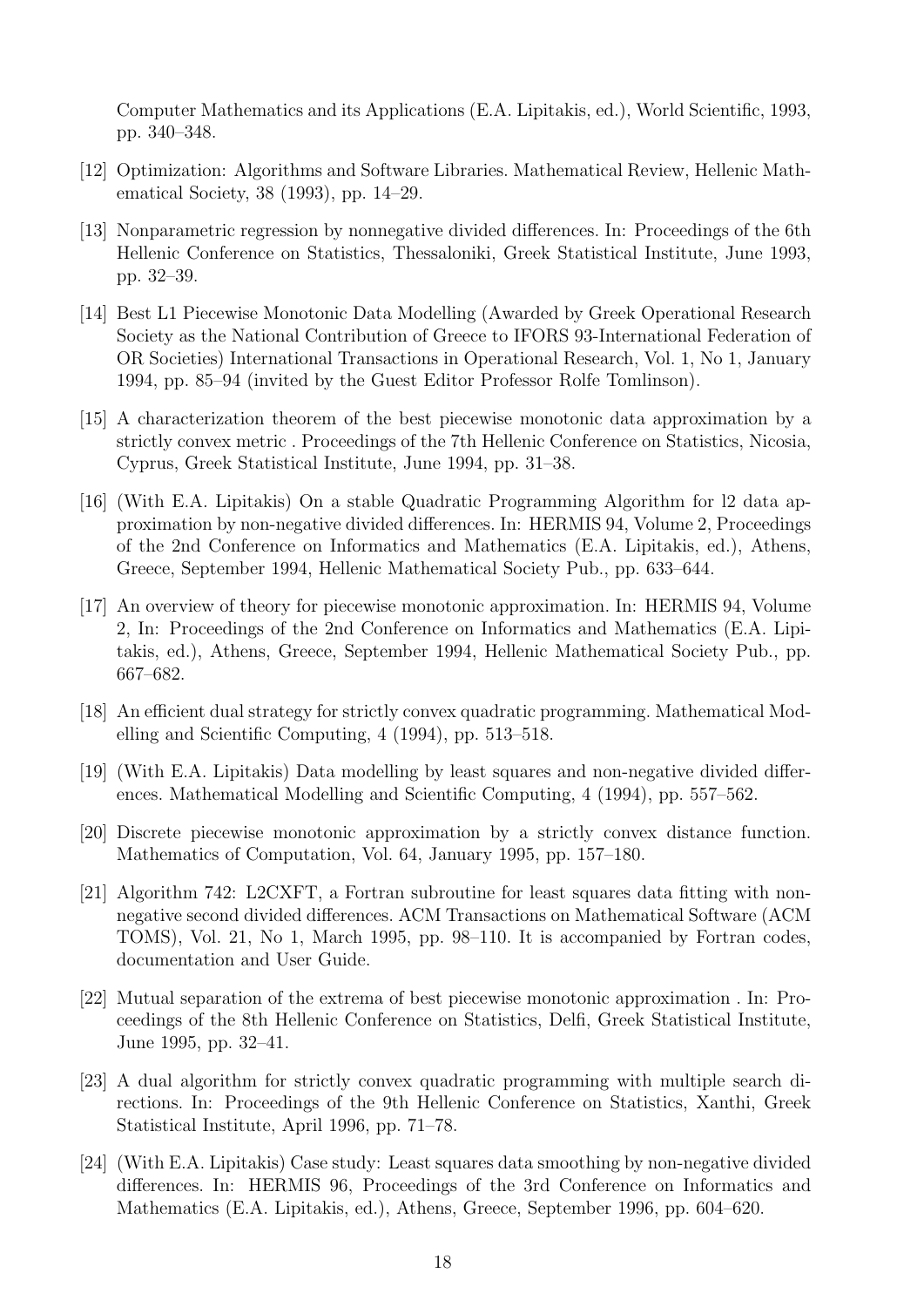- [25] CXFTV2: A Fortran subroutine for the discrete least squares convex approximation. Computer Physics Communications (CPC), 100 (1997), pp. 297–310. It is accompanied by Fortran codes, documentation and User Guide.
- [26] (With M.J.D. Powell) Least squares fitting to univariate data subject to restrictions on the signs of the second differences. In: Approximation Theory and Optimization. Tributes to M.J.D. Powell (Editors: A. Iserles and M.D. Buhmann), Cambridge University Press 1997, pp. 109–132.
- [27] Experience with the best piecewise monotonic approximations to discrete data. In: Proceedings of the 10th Hellenic Conference on Statistics, Piraeus, Greek Statistical Institute, June 1997, pp. 109–123.
- [28] Best characterization of the least squares convex-concave approximation to discrete data. In: Proceedings of the 11th Hellenic Conference on Statistics, Chania, Greek Statistical Institute, May 1998, pp. 55–65.
- [29] (With E.A. Lipitakis) Measuring the smoothing performance of least squares approximation by non-negative divided differences. HERMIS -  $\mu\pi$  Intl. Journal, Vol. 2, 2001, pp. 115–131. Also in: Proceedings of the 4th Conference on Informatics and Mathematics (E.A. Lipitakis, ed.), HERCMA 98, Athens, Greece, September 1998, pp. 662–678. LEA Pub. Athens 1999.
- [30] An efficient algorithm for the calculation of the least squares convex-concave approximation to discrete data. In: Proceedings of the 12th Hellenic Conference on Statistics, Spetses, Greek Statistical Institute 1999, pp. 127–136.
- [31] The Karush-Kuhn-Tucker conditions in designing nonlinear programming algorithms. In: Proceedings of the 13th Hellenic Conference on Statistics, Florina, Greek Statistical Institute 2000, pp. 137–144.
- [32] (With C. Papadogiannis) Energy pricing in a deregulated market. In: Proceedings of the 13th Hellenic Conference on Statistics, Florina, Greek Statistical Institute 2000, pp. 427–434.
- [33] (With E.A. Lipitakis) Certain positive definite submatrices that arise from binomial coefficient matrices. Applied Numerical Mathematics, Vol. 36, 2001, pp. 219–229.
- [34] Calculating the production and distribution cost curve by using third divided differences and least squares approximation. The International Soc. of Logistics, Proceedings of the 17th International Logistics Congress, 2001, pp. 19–28.
- [35] The methodology of the IMSL / LCONF subroutine for nonlinear programming in some difficult problems. Proceedings of the 14th Hellenic Conference on Statistics, Skiathos, Greek Statistical Institute 2001, pp. 127–134.
- [36] Computational experience with a Fortran package for least squares convex-concave data smoothing. In: Proceedings of the 5th Conference on Informatics and Mathematics (E.A. Lipitakis, ed.), HERCMA 2001, Athens, Greece, pp. 487–493.
- [37] Signs of divided differences yield least squares data fitting with constrained monotonicity or convexity. Journal of Computational and Applied Mathematics, Vol. 146, 2002, pp. 179–211.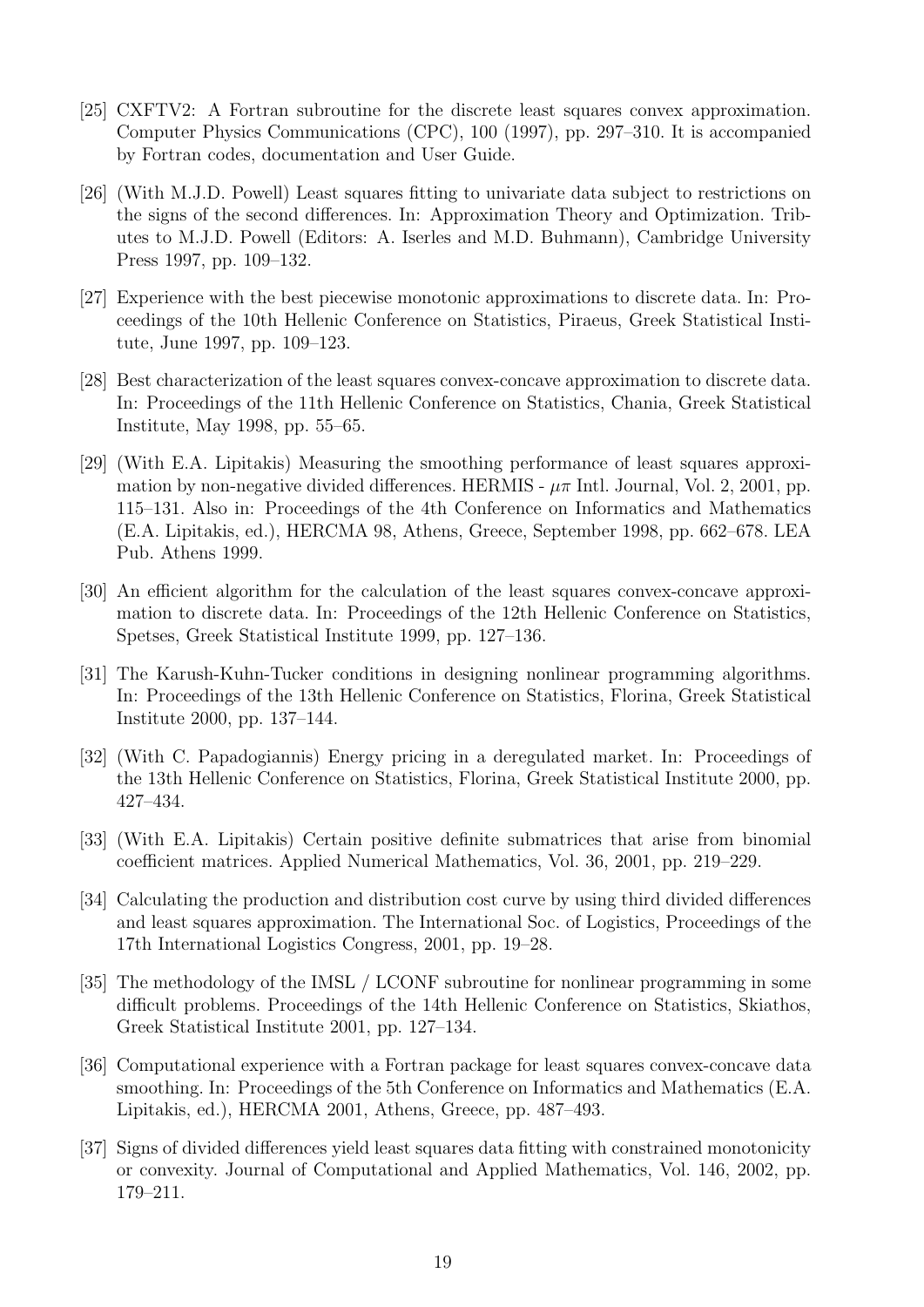- [38] (With E. Vassiliou) A trend test for automating the calculation of the best piecewise monotonic approximation. In: Proceedings of the 15th Hellenic Conference on Statistics, Ioannina, Greek Statistical Institute 2002, pp. 134–142.
- [39] The effect of the divided differences structure in the L2 discrete m-convex approximation. In: Proceedings of the 15th Hellenic Conference on Statistics, Ioannina, Greek Statistical Institute 2002, pp. 198–206.
- [40] L1PMA: A Fortran 77 package for best L1 piecewise monotonic data smoothing. Computer Physics Communications (CPC), Vol. 151, 2003, pp. 315–338. It is accompanied by Fortran codes, documentation and User Guide.
- [41] Robust piecewise monotonic approximation by software package L1PMA. In: Proceedings of the 16th Hellenic Conference on Statistics, Kavala, Greek Statistical Institute 2003, pp. 129–136.
- [42] (With E.A. Lipitakis) Modifications of matrix QR factorizations in least squares data fitting by nonnegative divided differences. HERMIS- $\mu\pi$  Intl. Journal, Vol. 4, 2003, pp. 183–197.
- [43] A theorem for piecewise convex concave data approximation. Journal of Computational and Applied Mathematics, Vol. 164–165, 2004, pp. 245–254.
- [44] Least squares convex-concave data smoothing. Computational Optimization and Applications, Vol. 29, 2004, pp. 197–217.
- [45] The univariate best L1 regression with one sign change in the second differences. In: Proceedings of the 17th Hellenic Conference on Statistics, Lefkada, Greek Statistical Institute 2004, pp. 135–142.
- [46] (With E.E. Vassiliou) An adaptive algorithm for least squares piecewise monotonic data fitting. Computational Statistics and Data Analysis, 2nd Special Issue on Computational Econometrics, Vol. 49, Issue 2, April 2005, pp. 591–609.
- [47] (With S.S. Papakonstantinou) Conditions for the discrete best L1 piecewise linear regression. In: Proceedings of the 18th Hellenic Conference on Statistics, Rhodos, Greek Statistical Institute 2005, 8 pp.
- [48] (With S.S. Papakonstantinou) On a Descent Algorithm for the Discrete Best L1 Linear Spline Approximation Problem. In: Proceedings of the 7th Hellenic - European Conference on Computer Mathematics and its Applications 'HERCMA 2005', 7 pp.
- [49] (With E.A. Lipitakis and E. E. Vassiliou) Examples on an Algorithm for Least Squares Data Fitting By Nonnegative Differences. In: Proceedings of the 7th Hellenic - European Conference on Computer Mathematics and its Applications 'HERCMA 2005', 13 pp.
- [50] L2CXCV: A FORTRAN 77 package for least squares convex / concave data smoothing. Computer Physics Communications, 174 (2006), pp. 643–668. It is accompanied by Fortran codes, documentation and User Guide (1.3 MB).
- [51] (With E.A. Lipitakis and E.E. Vassiliou) Efficient use of Toeplitz matrices for least squares data fitting by nonnegative differences. HERMIS- $\mu\pi$  Intl. Journal, Vol. 6, 2006, pp. 135–153.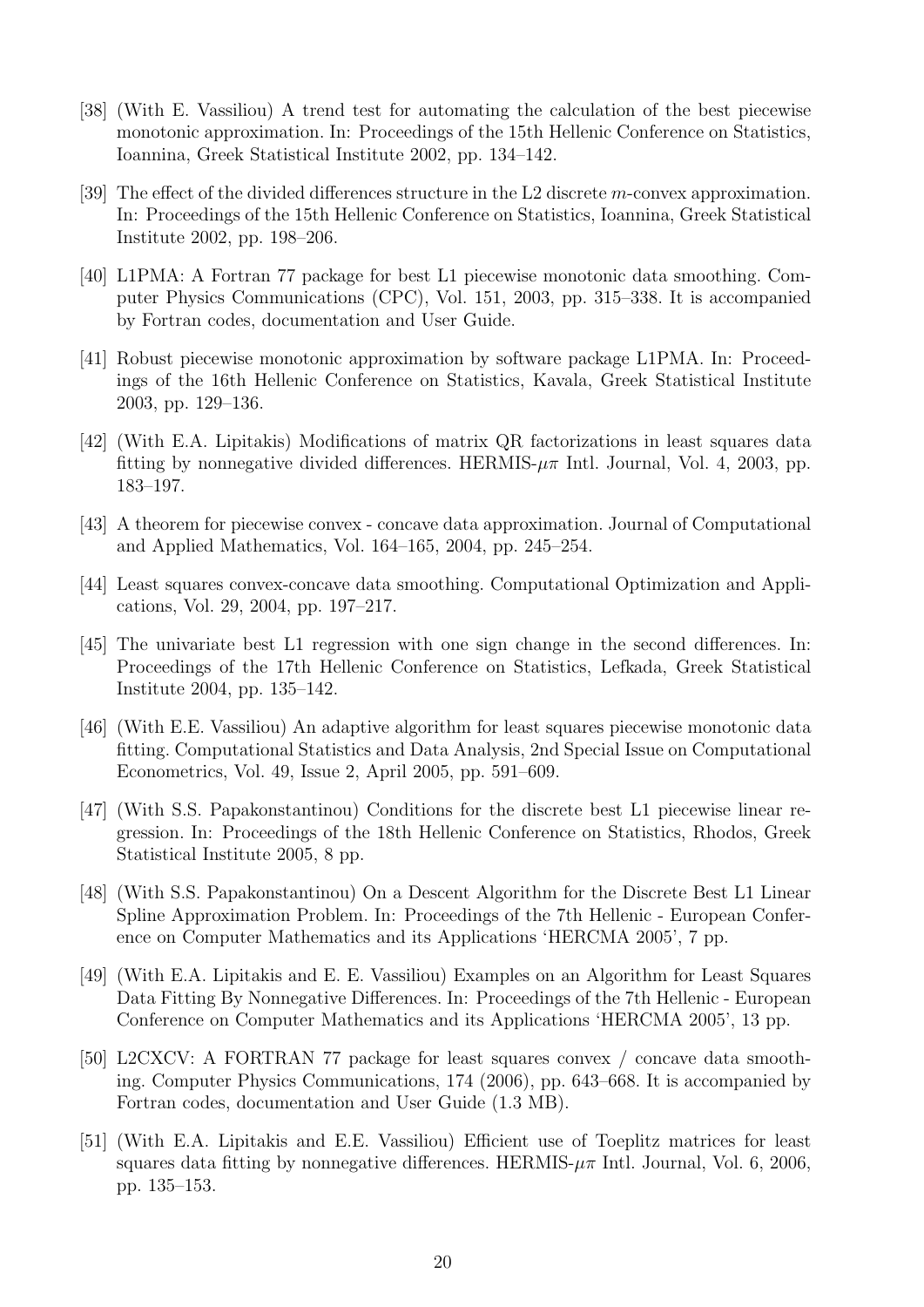- [52] (With S.S. Papakonstantinou) Discrete L1 Linear Spline Approximation. Journal of Neural Parallel and Scientific Computations (NPSC), Vol. 14, 2006, pp. 157–168, Dynamic Publishers, Atlanta, USA. Contribution to the memory of Professor D.J. Evans.
- [53] (With E.E. Vassiliou) A test of significance of successive m-convex regressions. In: Proceedings of the 19th Hellenic Conference on Statistics, Greek Statistical Institute 2006, pp. 135–146.
- [54] (With Sofia A. Georgiadou) The Karush-Kuhn-Tucker statistics for testing data convexity and an application to infant mortality against GDP. In: Proceedings of the 19th Hellenic Conference on Statistics, Greek Statistical Institute 2006, pp. 155–163.
- [55] Algorithm 863: L2WPMA: A Fortran 77 subroutine for weighted least squares piecewise monotonic data fitting. ACM Transactions on Mathematical Software, Vol. 33, No 1, pp. 1–19, March 2007. It is accompanied by Fortran codes, documentation and User Guide.
- [56] (With S.A. Georgiadou) The Karush-Kuhn-Tucker Test of Convexity of Univariate Observations and Certain Economic Applications. In: Proceedings of the World Congress on Engineering 2007, Imperial College, London, U.K., 2–4 July, Vol. II, pp. 967–973.
- [57] (With S.A. Georgiadou) A Computational Method for the Karush-Kuhn-Tucker Test of Convexity of Univariate Observations and Certain Economic Applications, IAENG International Journal of Applied Mathematics, 2008, 38, 1, pp. 44–53. Best Student Paper Award of The 2007 International Conference of Computational Statistics and Data Engineering.
- [58] (With S.S. Papakonstantinou) Necessary and Sufficient Conditions for Best L1 Estimates of Ordinates of Convex Functions. In: Proceedings of the World Congress on Engineering 2007, Imperial College, London, U.K., 2–4 July, Vol. II, pp. 922–925. Also in: IAENG International Journal of Applied Mathematics, 2008, 38, 1, pp. 30–33
- [59] (With E.E. Vassiliou) A Distributed Lag Estimator with Piecewise Monotonic Coefficients. In: Proceedings of the World Congress on Engineering 2008, Imperial College, London, U.K., 2–4 July, Vol. II, pp. 1088–1095. Best Paper Award of The 2008 International Conference of Computational Statistics and Data Engineering.
- [60] Methods for Least Squares Data Smoothing by Adjustment of Divided Differences. In: Current Themes in Engineering Science 2007, Selected Presentations at the World Congress on Engineering, London, England, 2–4 July 2007 (ed. A. M. Korsunsky), American Institute of Physics, AIP Conference Proceedings, Volume 1045, pp. 123–132, 2008.
- [61] (With E.E. Vassiliou) An Algorithm for Distributed Lag Estimation Subject to Piecewise Monotonic Coefficients. IAENG International Journal of Applied Mathematics, 2009, Volume 39, Issue 1, pp. 82–91.
- [62] (With E.A. Lipitakis and E.E. Vassiliou) An example of a reduced gradient implementation of least squares data smoothing by divided differences. HERMIS- $\mu\pi$  Intl. Journal, 2010, 9 pp.
- [63] (With E.E. Vassiliou) A linearly distributed lag estimator with r-convex coefficients. Computational Statistics and Data Analysis, 54, 2010, pp. 2836–2849.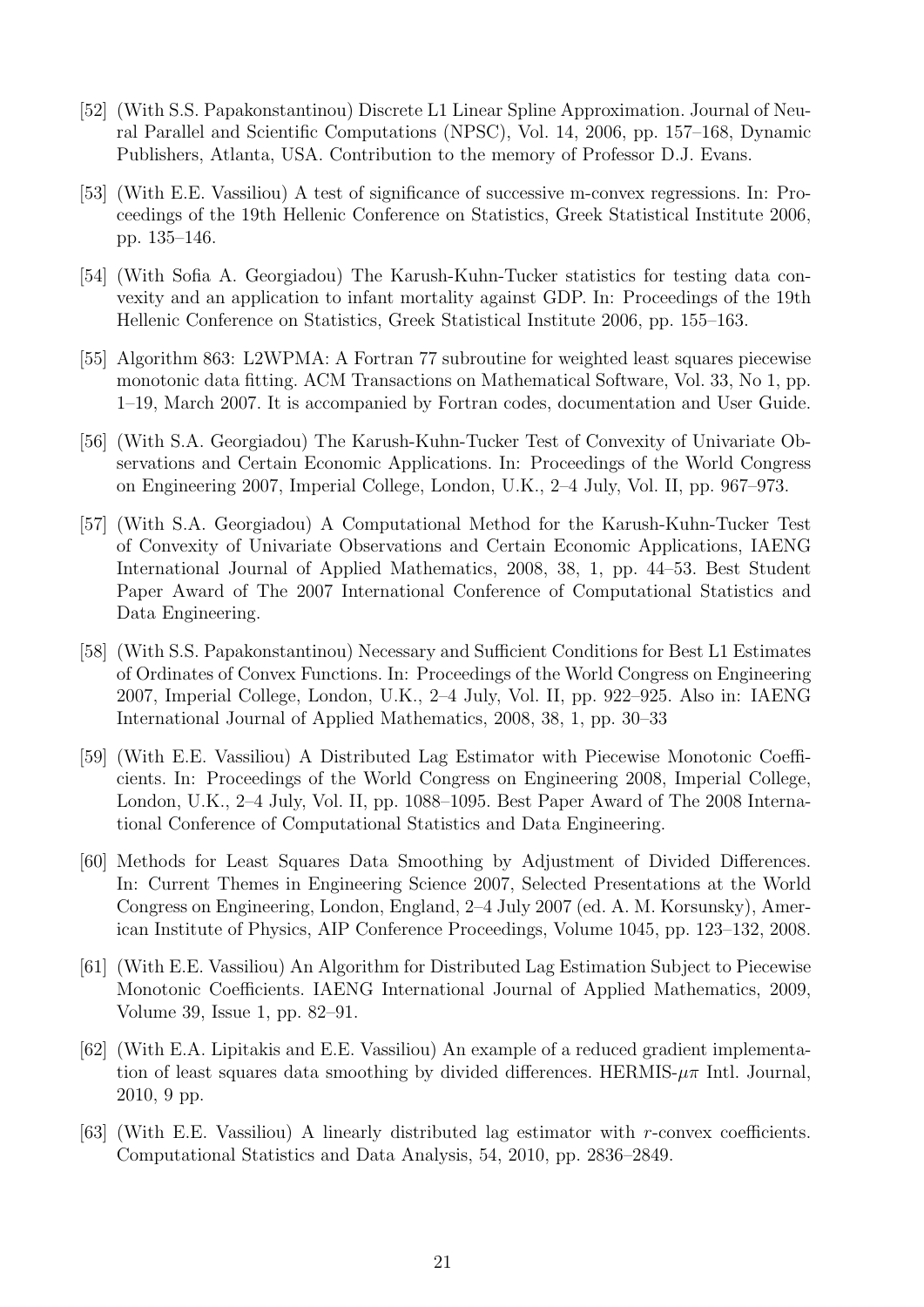- [64] Applications of the Discrete Least Squares 3-Convex Fit to Sigmoid Data. In: Proceedings of the World Congress on Engineering 2012 (editors: S. I. Ao, L. Gelman, D.W.L. Hukins, A. Hunter, A.M. Korsunsky), Vol. I, pp. 285–290, WCE 2012, July 4–6, 2012, London, U.K. Certificate of Merit of The 2012 International Conference of Computational Statistics and Data Engineering.
- [65] (With Dionysios Georgopoulos) The Dependency of the Greek Software Industry on the Public Investment Program of Greece. In: Proceedings of conference & workshop "Evaluating the public investment programs and their impacts on investments, employment and economic growth", March 11–12, 2013, University of Setif 1, Setif, Algeria, 39 pp. Also in: Revue des Sciences Economiques et de Gestion, No 13, 2013, pp. 1–38.
- [66] Least Squares Data Fitting Subject to Decreasing Marginal Returns. In: IAENG Transactions on Engineering Technologies (editors: Gi-Chul Yang, Sio-long Ao, Len Gelman), Special Volume of the World Congress on Engineering 2012, Springer 2013 (Lecture Notes in Electrical Engineering 229), pp. 105–120.
- [67] (With V. Koutoulidis) On Signal Restoration by Piecewise Monotonic Data Approximation. In: Proceedings of the World Congress on Engineering 2013 (editors: S.I. Ao, L. Gelman, D.W.L. Hukins, A. Hunter, A.M. Korsunsky), Vol I, pp. 268–273, WCE 2013, July 3–5, 2013, London, U.K. Best Paper Award of The 2013 International Conference of Computational Statistics and Data Engineering.
- [68] An Application of Best L1 Piecewise Monotonic Data Approximation to Signal Restoration, IAENG International Journal of Applied Mathematics, Volume 43, 2013, Issue 4, pp. 226–232.
- [69] (With E.E. Vassiliou) On distributed-lag modelling algorithms by r-convexity and piecewise monotonicity. On the occasion of the 60th birthday of Panayote Pardalos. In: Optimization in Science and Engineering (editors: Th. M. Rassias, C. A. Floudas and S. Butenko), Springer-Verlag, pp. 115–140, 2014.
- [70] (With S.S. Papakonstantinou) Data engineering by the best L1 convex data fitting method. In: Lecture Notes in Engineering and Computer Science: Proceedings of The World Congress on Engineering 2014 (editors S.I. Ao, L. Gelman, D.W.L. Hukins, A. Hunter, A.M. Korsunsky), Vol I, pp. 122–127, WCE 2014, July 2–4, 2014, London, U.K. Certificate of Merit of The 2014 International Conference of Computational Statistics and Data Engineering.
- [71] Sigmoid Data Fitting by Least Squares Adjustment of Second and Third Divided Differences. In: Network Models in Economics and Finance (editors: Valery A. Kalyagin, Panos M. Pardalos, Themistocles M. Rassias), Springer Optimization and its Applications, Volume 100, Springer International Publishing Switzerland, pp. 107–126, 2014.
- [72] (With S.S. Papakonstantinou) Data Analysis by Diminishing Rates of Change and L1 Approximation. In: IAENG Transactions on Engineering Sciences - Special Issue for the International Association of Engineers Conferences 2014 (editors: Sio-long Ao, Alan Hoi-shou Chan, Hideki Katagiri, Li Xu), World Scientific, New Jersey, 2015, pp. 233–246.
- [73] An Example of Peak Finding in Univariate Data by Least Squares Approximation and Restrictions on the Signs of the First Differences. In: Lecture Notes in Engineering and Computer Science: Proceedings of The World Congress on Engineering 2015 (editors S. I. Ao, L. Gelman, D.W.L. Hukins, A. Hunter, A.M. Korsunsky), WCE 2015, July 1–3,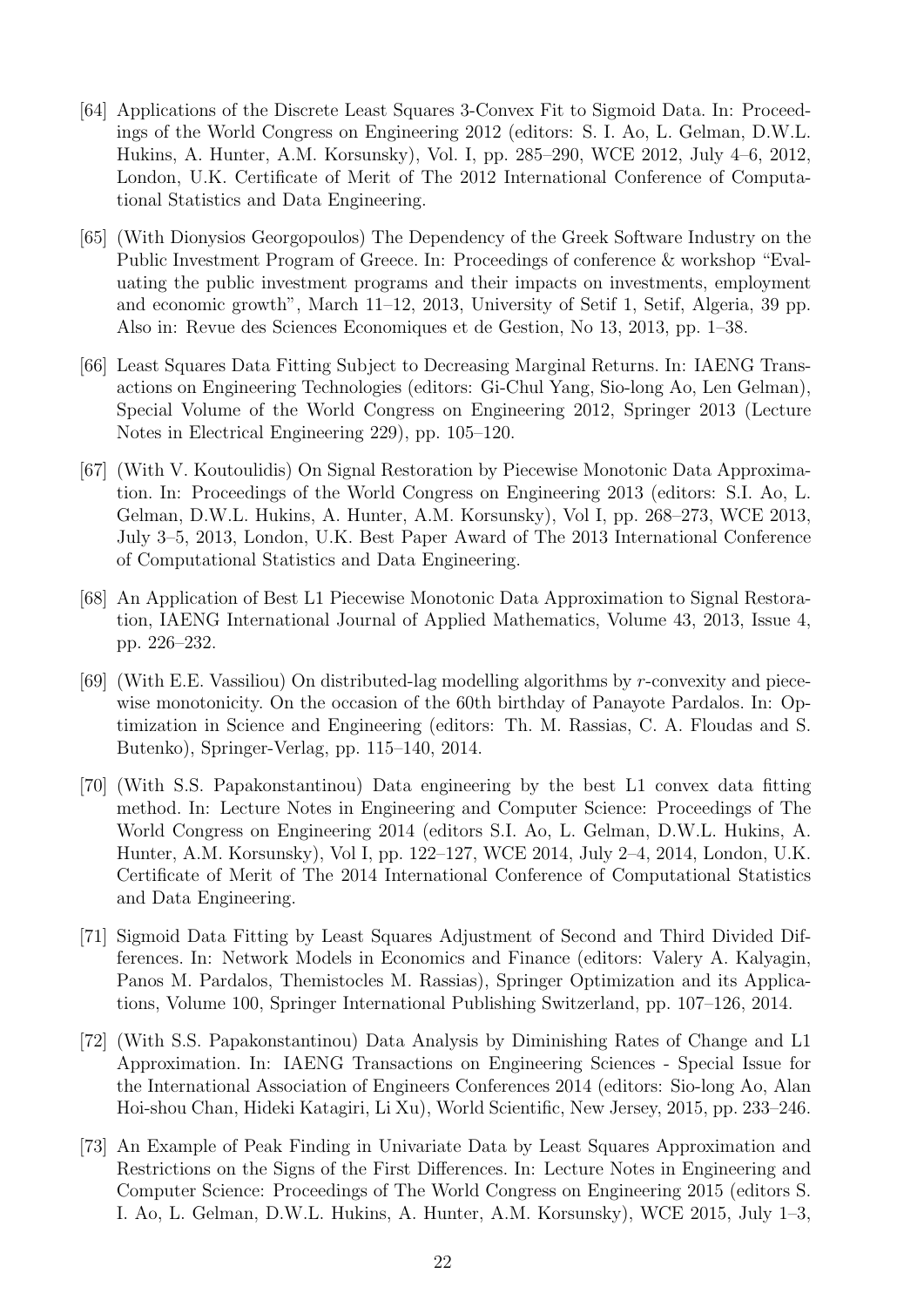2015, London, U.K., Vol I, pp. 670–675. Certificate of Merit of The 2015 International Conference of Computational Statistics and Data Engineering.

- [74] On the Sensitivity of Least Squares Data Fitting by Nonnegative Second Divided Differences. In: Optimization, Control and Applications in the Information Age (editors: A. Migdalas, A. Karakitsou), Springer Proceedings in Mathematics and Statistics 130, Springer International Publishing, Switzerland, 2015, pp. 91–112.
- [75] A Characterization Theorem for the Best L1 Piecewise Monotonic Data Approximation Problem. In: Contributions in Mathematics and Engineering. In Honor of Constantin Carathéodory (editors: Panos M. Pardalos, Themistocles M. Rassias. Forward by R. Tyrrell Rockafellar), Springer International Publishing, Switzerland, 2016, pp. 117–126.
- [76] (With P. Tzitziris) Infant Mortality and Economic Growth: Modeling by Increasing Returns and Least Squares. In: Lecture Notes in Engineering and Computer Science: Proceedings of The World Congress on Engineering 2017 (editors S. I. Ao, L. Gelman, D.W.L. Hukins, A. Hunter, A.M. Korsunsky), WCE 2017, July 5–7, 2017, London, U.K., Vol II, pp. 543–548. Certificate of Merit of The 2017 International Conference of Computational Statistics and Data Engineering.
- [77] I.C. Demetriou, Peak estimation of a spectrum from noisy measurements by least squares piecewise monotonic data approximation. In: Lecture Notes in Engineering and Computer Science: Proceedings of The International Multiconference of Engineers and Computer Scientists 2018 (editors S.I. Ao, O. Castillo, C. Douglas, D.D. Feng, A.M. Korsunsky), 14–16 March, 2018, Hong Kong, pp. 51–56. Best Paper Award of The 2018 International Conference on Bioinformatics.
- [78] (With I.P. Kandylas) Smoothing Yield Curve Data by Least Squares and Concavity or Convexity. In: Lecture Notes in Engineering and Computer Science: Proceedings of The World Congress on Engineering 2018 (editors S. I. Ao, L. Gelman, D.W.L. Hukins, A. Hunter, A.M. Korsunsky), 4-6 July, 2018, London, U.K., pp. 126–131. Best Paper Award of The 2018 International Conference of Computational Statistics and Data Engineering.
- [79] An Example of Nondecomposition in Data Fitting by Piecewise Monotonic Divided Differences of Order Higher than Two. In: Open Problems in Optimization and Data Analysis (editors: P.M. Pardalos, A. Migdalas), Springer Optimization and Its Applications 141, Springer Nature Switzerland AG 2018, pp. 319–330, https:/doi.org/10.1007/978-3- 319-99142-9 17
- [80] (With P. Tzitziris) Infant Mortality and Income per Capita of World Countries for 1998– 2016: Classification and Modeling by Increasing Returns. In Transactions on Engineering Technologies, 25th World Conference on Engineering (WCE 2017) (editors Sio-long Ao, Len Gelman, Haeng Kon Kim), Springer, 2019, pp. 71–93, DOI 10.1007/978-981-13- 0746-1, ISBN 978-981-13-0745-4.
- [81] (Editors I. C. Demetriou and P. M. Pardalos) Approximation and Optimization: Algorithms, Complexity and Applications, Springer Optimization and Its Applications 145, Springer Nature Switzerland AG 2019, ISBN 978-3-030-12767-1 (Collection of papers, Proceedings of the homonymous conference, June 29–30, 2017, Athens, Greece.)

Book Review by: Oleg Burdakov, SN Operations Research Forum (2020), Volume 1: 6, DOI https://doi.org/10.1007/s43069-020-0006-9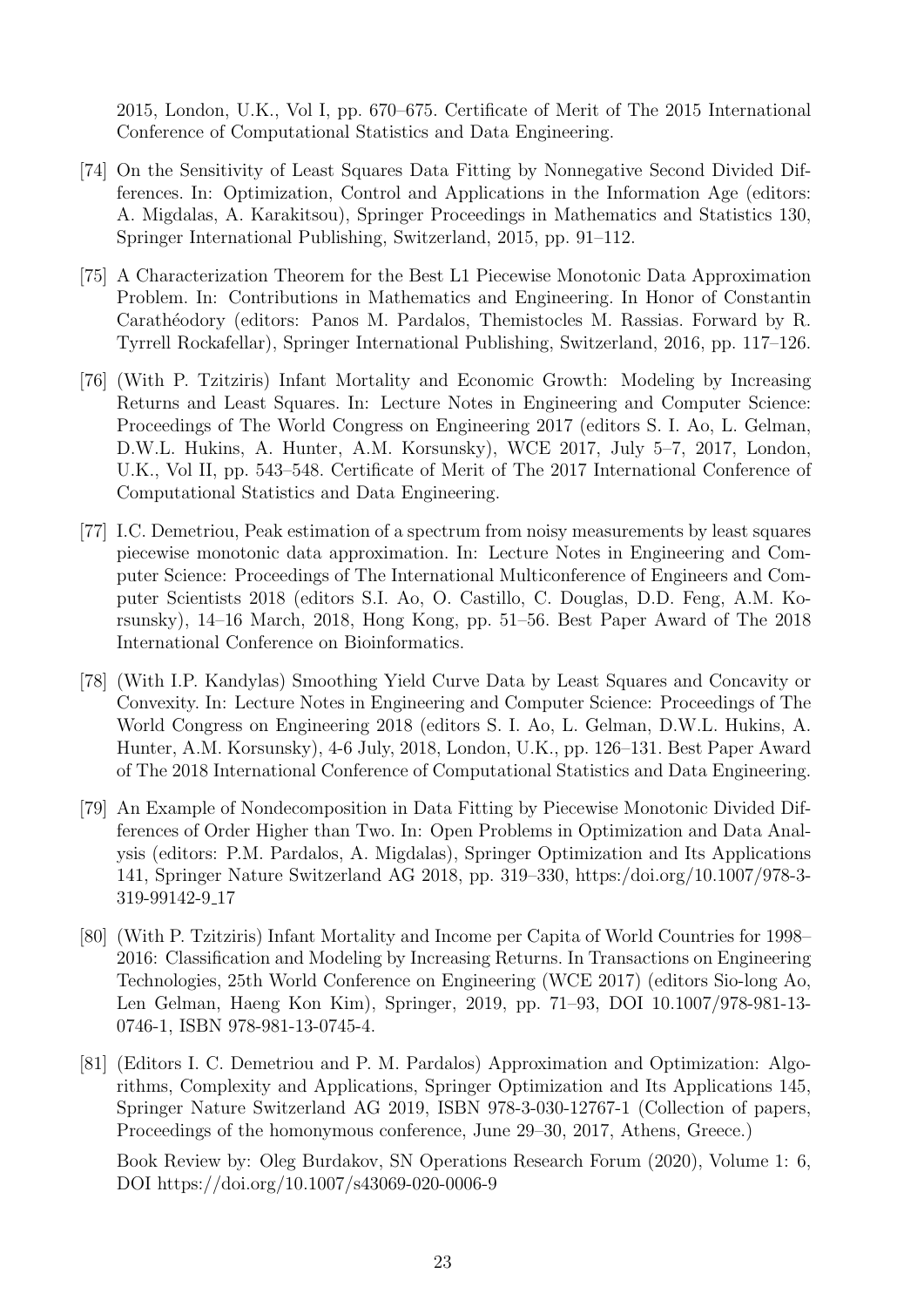- [82] (With P.M. Pardalos) Chapter 1 Introduction to Approximation and Optimization: Algorithms, Complexity and Applications [81], pp. 1–4, 2019.
- [83] A decomposition theorem for the least squares piecewise monotonic data approximation problem. In 'Approximation and Optimization, Algorithms, Complexity and Applications' (editors I.C. Demetriou and P.M. Pardalos), Springer International Publishing, Switzerland, 2019, pp. 119–134, 2019.
- [84] (With I.N. Perdikas) The Effectiveness of the Piecewise Monotonic Approximation Method for the Peak Estimation of Noisy Univariate Spectra. In 'Proceedings of 2019 3rd International Conference on Control, Artificial Intelligence and Optimization', December 8-10, 2019, Athens, pp. 69–77, 2020. 978-1-7281-3572-4/19/2019 IEEE DOI 10.1109/IC-CAIRO47923.2019.00020
- [85] Separation theorems for the extrema of best piecewise monotonic approximations to successive data, Optimization Methods and Software, Vol. 35, Issue 3, 2020, pp. 439–459. Published online: 16 May 2019, 22 pp., DOI: 10.1080/10556788.2019.1613653 (Reviewer: 'The topic studied in the paper is very important from the practical point of view'. Associate Editor: 'The results presented are interesting and concern a fundamental application in scientific computing.').
- [86] (With I.N. Perdikas) Peak Estimation of Univariate Spectra by the Best L1 Piecewise Monotonic Approximation Method, WSEAS Transactions on Systems and Control, 15, pp. 477–489, 2020, https://doi.org/10.37394/23203.2020.15.48
- [87] A  $\mathcal{O}(n)$  algorithm for the discrete best  $L_4$  monotonic approximation problem, Econometrics and Statistics, 15 pp., 2020. Online publication: 29-MAY-2020 DOI information: https://doi.org/10.1016/j.ecosta.2020.04.002
- [88] A binary search algorithm for univariate data approximation and estimation of extrema by piecewise monotonic constraints, 38 pp., Journal of Global Optimization, to appear.
- [89] Least squares unimodal regression: A characterization theorem and a  $\mathcal{O}(n)$  algorithm, 2021
- [90] Piecewise Monotonic Data Approximation and Extrema Estimation Algorithms, Applications and Software Practice. A monograph that is currently written for series Springer Optimization and Its Applications, Springer Nature Switzerland AG, 2020.

# I.C. Demetriou's Software Packages

- [SW1] Title: L2CXFT, Fortran lines 1469, manual 61 pp. Accompanies article [21], 1995. In "Collected Algorithms of TOMS", serial number 742 (GAMS-Guide to Available Mathematical Software, National Institute of Standards and Technology 742/K5/K1a2a/L8g/L8h), http://calgo.acm.org/.
- [SW2] Title: CXFTV2, Fortran lines 1883, manual 56 pp. Accompanies article [25], 1997. In CPC Program Library http://cpc.cs.qub.ac.uk/summaries/ADFF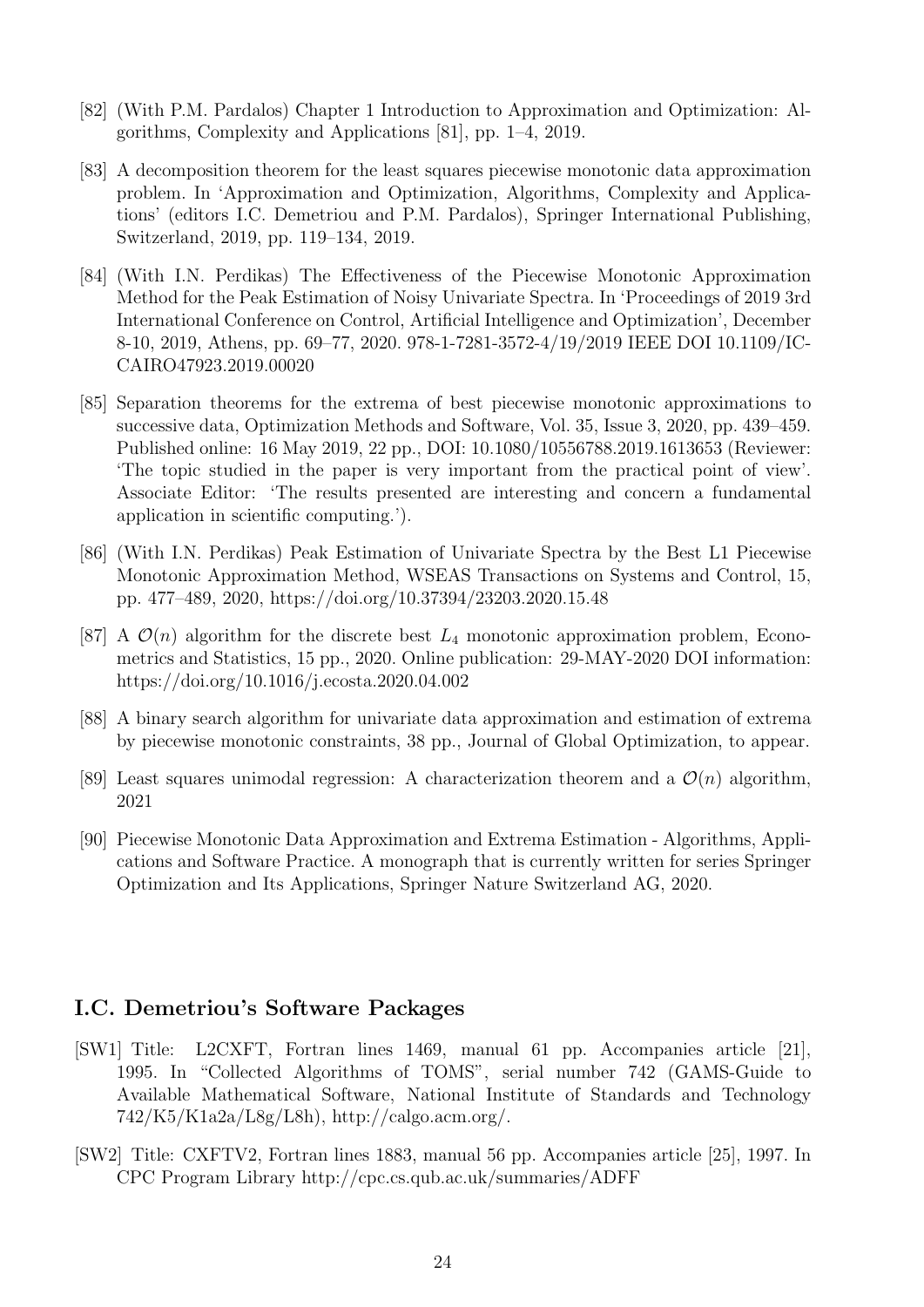- [SW3] Title: L1PMA, Fortran lines 1146, manual 39 pp. Accompanies article [40], 2003. In CPC Program Library http://cpc.cs.qub.ac.uk/summaries/ADRF
- [SW4] Title: L2CXCV, Fortran lines 2920, e-manual 1.3 MB. Accompanies article [50], 2006. In CPC Program Library http://cpc.cs.qub.ac.uk/summaries/ADXM v1 0
- [SW5] Title: L2WPMA, Fortran lines 1812, manual 66 pp. Accompanies article [55], 2007. In "Collected Algorithms of TOMS", serial number 863, http://calgo.acm.org/.

#### Unpublished:

- [SW6] Title: L2MCX, Fortran lines 1400, Data smoothing by nonnegative divided differences.
- [SW7] Title: L2BPMA (four versions), Fortran lines 2000. Accompanies article [80].
- [SW8] A version of L2WPMA combined with a test for trends (with E. Vassiliou). Accompanies article [46].

## Unpublished Reports

- [UR1] Evaluation Report of the Information System of the National Library of Greece (with C. Skourlas and S. Tsafou), December 1997, Athens, 62 + vii pp. (in Greek)
- [UR2] Feasibility Study for the Organization of the Library of the Department of Bioinformatics (with S. Tsafou), University of Central Greece, February 2006, Athens,  $70 + viii$ pp. It is accompanied by a Cost Evaluation and Time Schedulling Report, 14 pp. (in Greek)
- [UR3] Internal Evaluation Report for the years 2003-09, Department of Economics, National and Kapodistrian University of Athens, 12 Augoust 2010, 169 pp., accompamied with a CD that includes 14 appendices, as well as by an appendix with the CV of the staff, 373 pp. (in Greek) http://www.econ.uoa.gr/to-tmima/stoxoi-drasthriothtes-apotimiseiseswterikes-ek8eseis.html
- [UR4] Internal Evaluation Report for 2009-10, Department of Economics, 88 pp., accompamied with a CD (in Greek), also in site as above
- [UR5] Internal Evaluation Report for 2010-11, Department of Economics, 146 pp., accompamied with a CD (in Greek), also in site as above
- [UR6] Internal Evaluation Report for 2011-12, Department of Economics (in Greek), also in site as above
- [UR7] Internal Evaluation Report for 2012-13, Department of Economics (in Greek), also in site as above
- [UR8] Report on the Research Works 2012-13 of the Department of Economics, www.econ.uoa.gr / ereyna /ereynhtika-erga.html, 844 pp. (in Greek)
- [UR9] Report on the Research Works 2014-15 of the Department of Economics, www.econ.uoa.gr /ereyna /ereynhtika-erga.html, 1361 pp. (in Greek)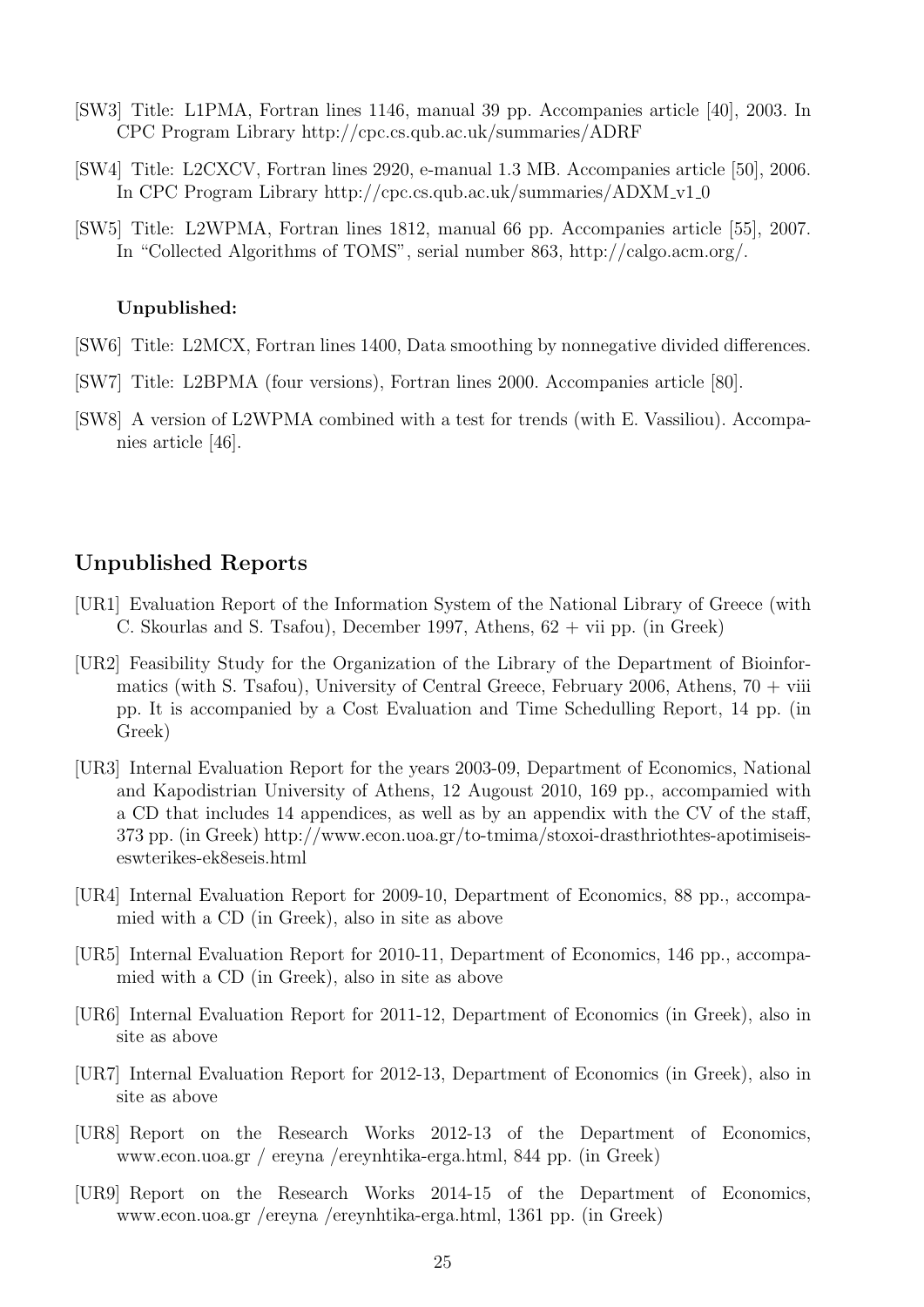[UR10] Self-Study Report for the External Evaluation 2014, Department of Economics, 4 volumes (in Greek), 259+468+661+131 pp., also in site as above

### Supervised MSc Theses

- [MSc1] Constantine Papadogiannis (1999) Pricing Electrity in a Deregulated Market (in Greek), 114 pp.
- [MSc2] Maria Charitou (2000) Option Pricing by Black and Scholes Equation (in Greek), 46 pp.
- [MSc3] Evangelos Vassiliou (2002) A Trend Test for the Automatic Calculation of Piecewise Monotonic Approximation (in Greek), 77 pp.
- [MSc4] Sotirios Papakonstantinou (2002) Risk Measuring Methodologies (in Greek), 72 pp.
- [MSc5] Sofia Georgiadou (2002) An Exact LM Test for Measuring Convexity of Discrete Data (in Greek), 46 pp.
- [MSc6] Constantine Fragkiadakis (2003) Uncertainty Scenaria and min-max Hedging Strategies (in Greek), 49 pp.
- [MSc7] Fotini Thomaidou (2003) Volatility Model Descriptions and Applications (in Greek), 55 pp.
- [MSc8] Stela Karounou (2005) VaR Calculations in Excel of a Correlated Portfolio (in Greek), 75 pp.
- [MSc9] Thomas Barkias (2006) A Comparison of Risk Evaluation Models (in Greek)
- [MSc10] Maria Pilioura (2006) Methods for Calculating Credit Risk (in Greek), 53 pp.
- [MSc11] George Tsotsos (2007) Portfolio Differentiation, Dynamic Links and Phase Change (in Greek), 45 pp.
- [MSc12] Gabriel Galonis (2007) A Karush-Kuhn-Tucker Test for Convexity/Concavity of Discrete Data (in Greek), 57 pp.
- [MSc13] Nicholas Nomikos (2008) Risk Evaluation by Extreme Values (in Greek), 50 pp.
- [MSc14] Basil Diakonidis (2009) An Information System for Portfolio Evalution (in Greek), 70 pp.
- [MSc15] Violetta Kontodaemon (2012) A Structured Design for a Coaching Company (in Greek), 50 pp.
- [MSc16] Nicholas Tzortzis (2013) A Case Study: Product Pricing in Excel (in Greek), 50 pp.
- [MSc17] Panayote Vystakos (2017) A Regression Model with Macroeconomic Factors for Non-Paid Loans (in Greek), 50 pp.
- [MSc18] Panagiotis Tzitziris (2017) Infant Mortality and Economic Growth for 132 Countries during 1998-2014: Analytics and Convexity, pp  $55 + 46$  appendices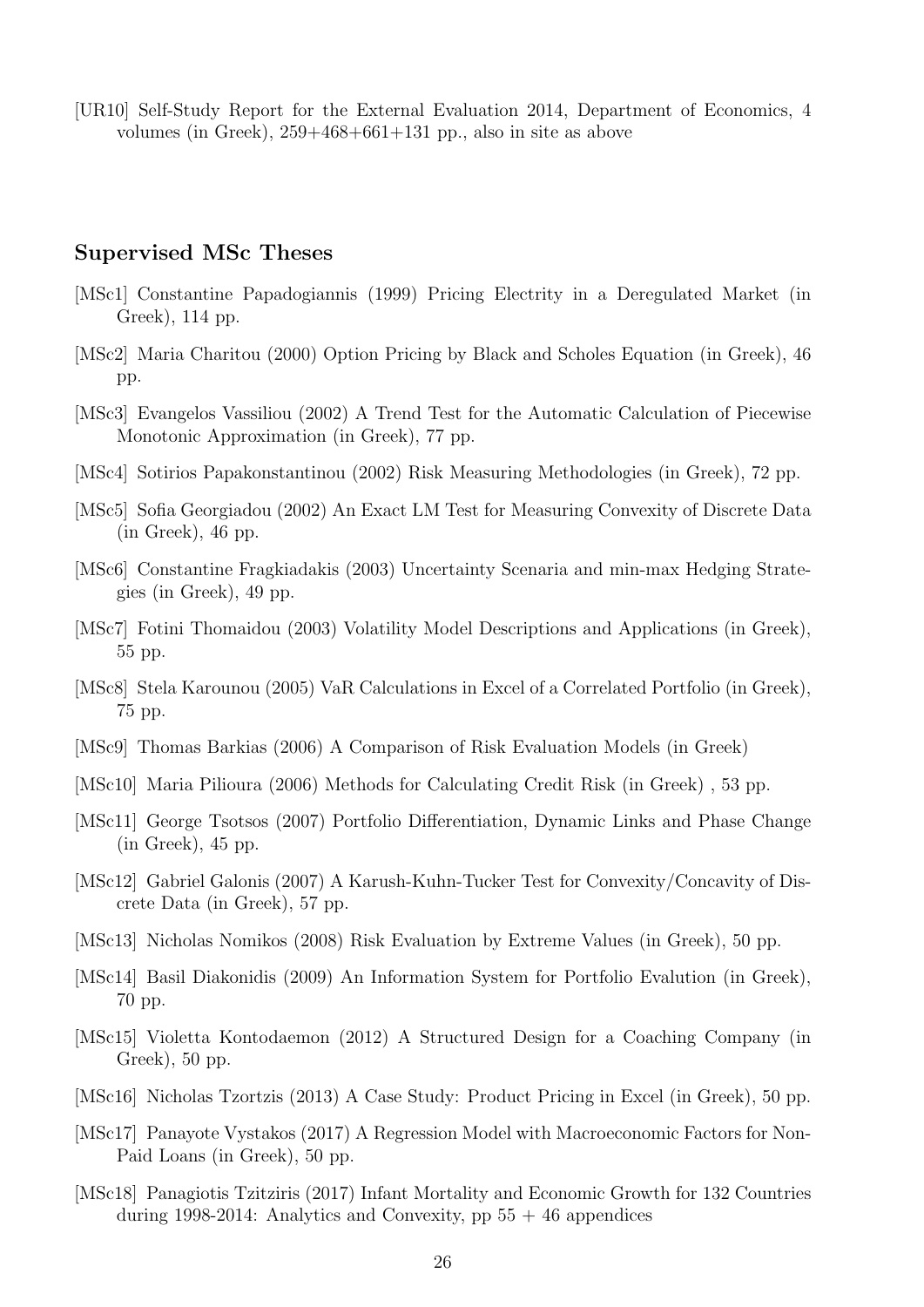- [MSc19] George Papachilleos (2010) Sigmoid Models and Applications to Economic Data (in Greek)
- [MSc20] Eutychia Konstantinidou (2010) Risk Measuring Calculations in Excel (in Greek), 53 pp.
- [MSc21] Evangelos Spentzouras (2010) Incubators in Employment (in Greek), 107 pp.
- [MSc22] Zisis Demetriades (2010) Organization and Operation of a Model Measuring and Testing Laboratory of Computing Enterprices based on the Standard EN ISO 17025, 113 pp.
- [MSc23] Garyfalia Dimakou (2012) Economic and Geographical Mapping of Bankcrupt Companies in Evia Island During 2001-11 (in Greek), 125 pp.
- [MSc24] Panayote Perdios (2012) Tax Compliance in Cyprus (in Greek), 56 pp.
- [MSc25] Elena Strati (2013) Qualitative Analysis of Personnel Evaluation of a specific Cypriot Company, 87 pp.
- [MSc26] Aggeliki Spinou (2013) Legislation for Personnel Evaluation in the Public Sector (in Greek), 110 pp.
- [MSc27] Ioannis Yallouros (2013) The Impact of the Economic Crisis on Disabled Persons (in Greek), 85 pp.
- [MSc28] Eri Kanta (2013) Capital Evaluation Indices and Applications to Mutual Funds (in Greek), 132 pp.
- [MSc29] Constantina Igglezou (2014) The Education Process of the Staff of STA.SY. S.A. Company in view of the Institutional Changes, 110 pp.
- [MSc30] Anastasia Sachinidou (2014) The Change of Organizational Culture in the Public Employment Organization , 114 pp.
- [MSc31] Katerina Spitha (2011) Enterprise System (ES) Making Successful Selection and Implementation, 57 pp.
- [MSc32] Aggelos Skiadas (2011) The Evolution of ATM's Markets' Alterations and Future Prospects. , 118 pp.
- [MSc33] George Dragousakis (2011) Factors Affecting Students' Performance in the "Flight Training" in Hellenic Airforce Academy, 55 pp.
- [MSc34] Catherine Rokanopoulou (2012) Econometric analysis of the recent fluctuations in copper prices, 80 pp.
- [MSc35] Dionisios Georgopoulos (2012) Greek Software Industry: Current status, prospects of expansion and examination of its dependency on the Greek Public Investment Program, 71 pp.
- [MSc36] Maria Topaloglou (2013) The purchasing behavior of Greek Households during the financial crisis in the sector of the supermarket and the spread of private labels against traditional brands, 129 pp.